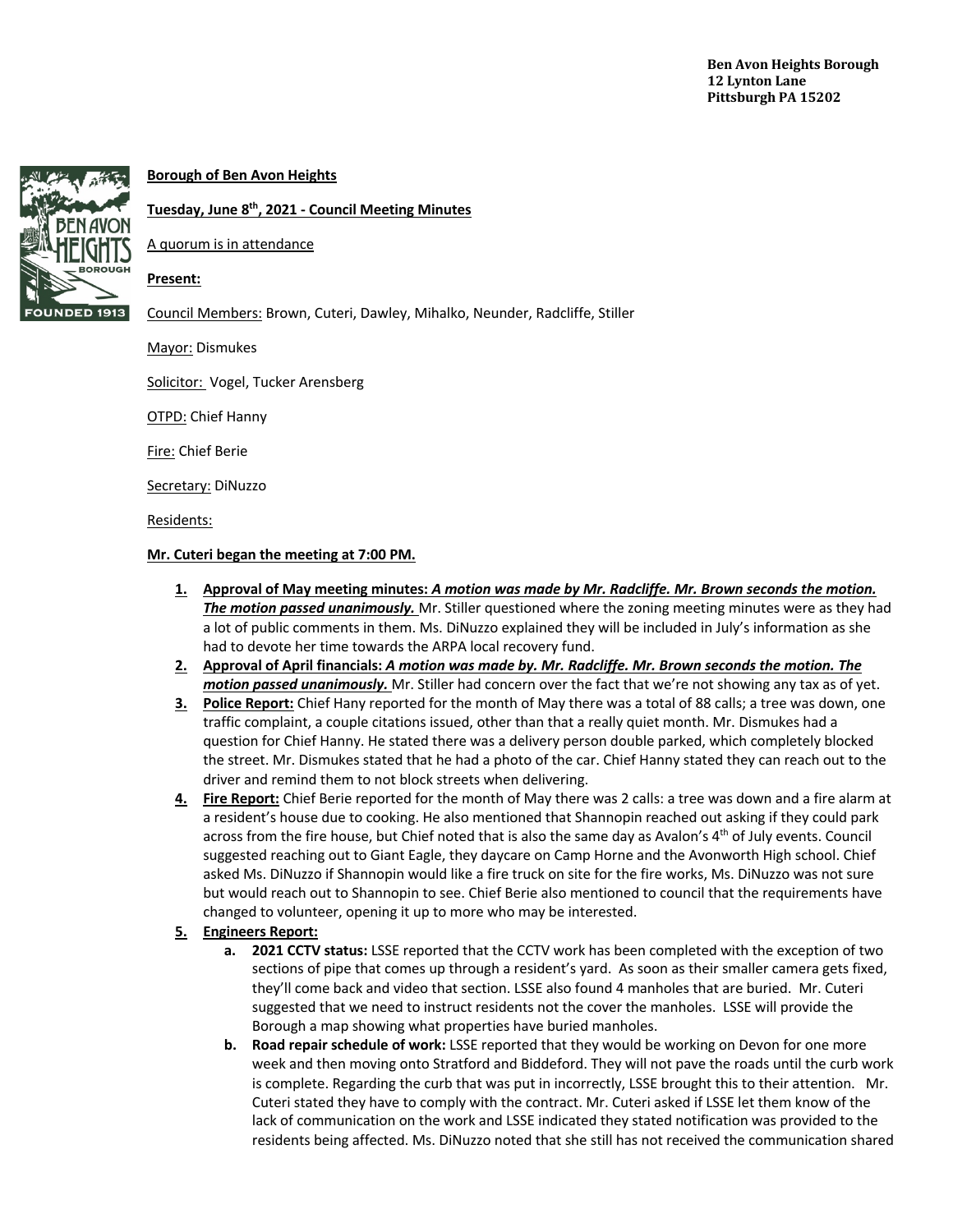#### **Ben Avon Heights Borough 12 Lynton Lane Pittsburgh PA 15202**

with these residents as originally requested. LSSE will remind them to provide this to the Borough. Ms. DiNuzzo added it would be helpful to let Valley Waste know. Mr. Radcliffe informed council that Liberoni is there every day, the large garbage truck can't get through. Valley Waste is sending one of their smaller trucks on Tuesdays.

- **c. Developers' agreement with Shannopin update:** Mr. Vogel sent the developers agreement to LSSE, he also stated that Shannopin provided the plan information. LSSE asked if Mr. Vogel had also written a storm water agreement. Mr. Vogel responded he can do that as well. LSSE also added that when they are done, they are supposed to provide a record plan with B&P's.
- **d. ALCOSAN updated regulations:** Mr. Vogel reviewed the updated regulations on behalf of the Borough and hoped to find a sample ordinance within, but did not. Mr. Vogel asked LSSE what would be the best way to integrate this. Mr. Heyl stated ALCOSAN wants you to adopt the pre-treatment plan which is for industrial sites. You can choose not to adopt but ALCOSAN will continue to hound you until you do. He also added that you can adopt this by resolution. Mr. Vogel will drafter a resolution for Julys meeting.
- **e. Sewer letter from Ben Avon:** LSSE sent a memo a few hours before the meeting, so most likely was not reviewed by council. LSSE stated that for them to be able to commit to the cost sharing agreement that Ben Avon has proposed, as long as they can confirm that long section up over the hill is separation of cost, it would be appropriate. Mr. Cuteri asked what this was based on, LSSE replied that it's based on houses. Mr. Cuteri questioned if they had taken into account the street of houses no on sewer. LSSE responded that the number is based on what is on that specific line. They also added that they need to see their scope, opinion of cost, and how they're anticipating doing the EAU split. They're scheduling stuff so LSSE can evaluate. LSSE's only concern is they will try and apply this to the main interceptor that takes it all down to ALCOSAN. Mr. Dismukes asked what Ben Avon's assumption on EAU flow was. LSSE responded that they did not go with EAU flow but used the number of houses. Mr. Dismukes added that the standard assumption is 400 for EAU but could be as low as 350; Ben Avon Heights has flow data. LSSE corrected Mr. Dismukes as the Borough has data of flow leaving the Borough but not at the interceptor. Mr. Vogel wanted to confirm that Mr. Cuteri would send Ben Avon a letter but it would just be for this smaller part of the project. Mr. Cuteri confirmed.
- **6. Public Comment:** There was no public present
- **7. ARPA local recovery fund application:** The first week in June Mr. Cuteri was notified of a grant that the Borough would now be eligible to apply for. Much like the CAREs act last year, due to the small numbers of applicants, they opened up the requirements allowing more to apply. The Borough will be notified soon on how much and if they were granted the monies.
- **8. Abandoned vehicle ordinance:** Mr. Vogel had sent along a few neighboring towns ordinances for council to review. Mr. Cuteri liked the idea of the property maintenance idea. Mr. Vogel stated he really would like councils' feedback before drafting this. Mr. Radcliffe stated that the language we currently have in the zoning ordinance covers almost all of what he would like to see in the abandoned vehicle ordinance. Mr. Stiller questioned if we should add any sort of penalties, Mr. Brown agreed. Mr. Vogel will draft something up for the next meeting with the obnoxious vegetation, the language Mr. Radcliffe would like in, and if there is anything else you would like added in, he can add in. Mr. Radcliffe also added that he would like to have something added in about storing boats and RVs for an extended time. Mrs. Neunder felt this was a little too restrictive.
- **9. Greenspaces:** Mr. Radcliffe informed council the that ADA swing will be going in tomorrow, it came in a few weeks ago but the company could not send someone out until this week to install. He also added that he was going to have the swing installed towards Lynton Lane so the child will not have sun in their face. The tennis court will be cleaned, repaired and painted over the next week, as well as painting park equipment. The new basketball backboard will also be installed within the next few weeks and the old one will be permanently removed. Mr. Mihalko caught an individual dumping at our new greenspace by Briar Cliff and Cambridge. They will return to remove the rest of the bags they left. Mr. Cuteri asked Mrs. Neunder if she had made any progress with the play structure project she is overseeing. Mrs. Neunder responded that she had surveyed some neighbors.
- **10. Planning Commission Hearing:** Mr. Cuteri informed council that the Planning Commission Hearing is set for June 17<sup>TH</sup>, at 7pm at Shannopin country club, everything has been advertised. Council does not have to attend, if they are not on the planning commission, you ae attending as public. Mrs. Neunder asked if we